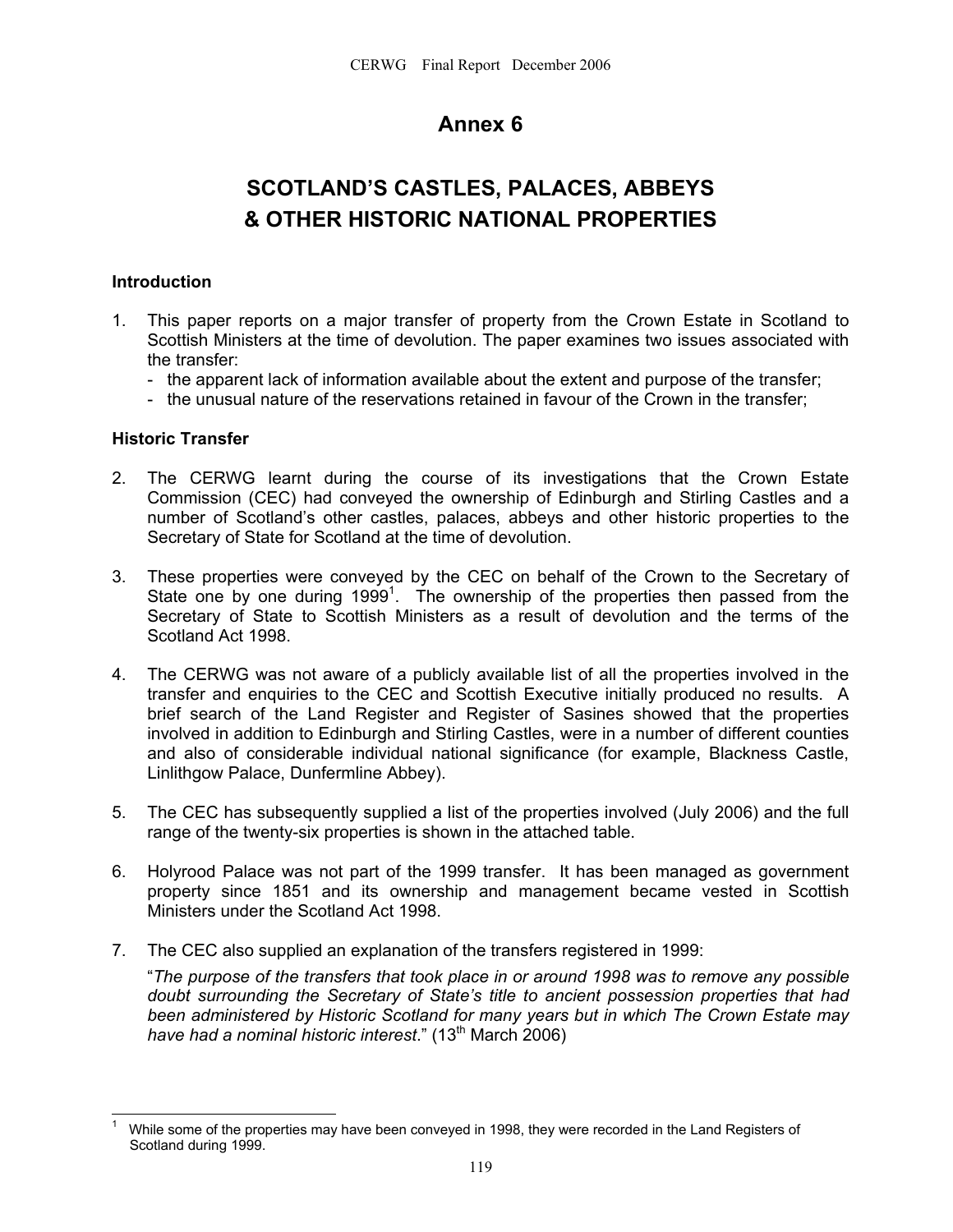- 8. It appears that the issue of Historic Scotland's responsibilities and those of the CEC had come into sharper focus earlier in the 1990s when Edinburgh and Stirling Castles ceased to be military garrisons and a body had to take over responsibility from the military authorities<sup>1</sup>.
- 9. This reflects that the issue was not the ownership of the properties. They were ancient possessions of the Crown in Scotland and Scotland did not gain anything new from the 1999 transfers. The transfer was from property held by the Crown in Scotland to property held by the devolved government in Scotland. The significance was thus more about management than ownership.
- 10. The 1999 transfers may have been a "tidying up exercise", but the transfer to the new Scottish administration when the new Scottish Parliament was being established, also had a much wider national significance for Scotland. However, despite this, there was no mention of the transfer in the CEC's Annual Reports. Also, while the transfer was not secret, no other information appears to have been made public about it at the time.

#### **Unusual Reservations**

- 11. During the 1999 transfers, each conveyancing was entered in either the Land Register or Register of Sasines depending on its location. The transfer of Edinburgh Castle was unusual however, as the conveyancing  $(25<sup>th</sup>$  February 1999) was recorded in the Land Register for Midlothian two years before the Register became operational (1<sup>st</sup> April 2001). The Castle is thus registered as title number MID 1.
- 12. Since the transfers, the CEC has maintained on a number of occasions that:-

"*The Crown Estate has no continuing property or other interest in Edinburgh Castle, Stirling Castle, Holyrood Palace or any other castles, palaces, abbeys cathedrals, gardens or parks (except where they are part of one of our five rural estates and within our direct and specific ownership*)" (November 2005)<sup>2</sup>

13. However, the dispositions recorded in the Registers show that the CEC has reserved rights over the properties conveyed in 1999. The mineral rights are reserved by the CEC over all the properties and the most prominent properties at least, including Edinburgh and Stirling Castles, are also subject to a second very unusual reservation. The reservations are expressed in each title in the following terms:-

*under exception of and reserving to Her Majesty and her Successors*

- *the whole mines, minerals and fossils insofar as belonging to Her and Them within or under the subjects hereby disposed and*
- *free right to exercise all rights to which She or They may be presently entitled and all privileges which She or They may presently enjoy over the subjects hereby disponed;*
- 14. Mineral rights are a distinct property right in Scots law and the CEC therefore does, contrary to its statements, have a "continuing interest" in these properties. It is a profound anomaly that the CEC should retain the mineral rights over this iconic group of Scotland's national buildings.
- 15. The conveyancing is even more of an anomaly when it is not clear that the CEC was responsible for any property interest in all or most of the properties in the first place and therefore entitled to convey them. The conveyancing of these properties by the CEC reflects a judgement that they all formed part of the Crown Estate. The Crown Estate Act 1961

Edinburgh and Stirling Castles briefly featured during the 1990s in CEC reports and public relations activities<br>The CEC does not "own" any of the properties which it manages in Scotland on behalf of the Crown in Scotland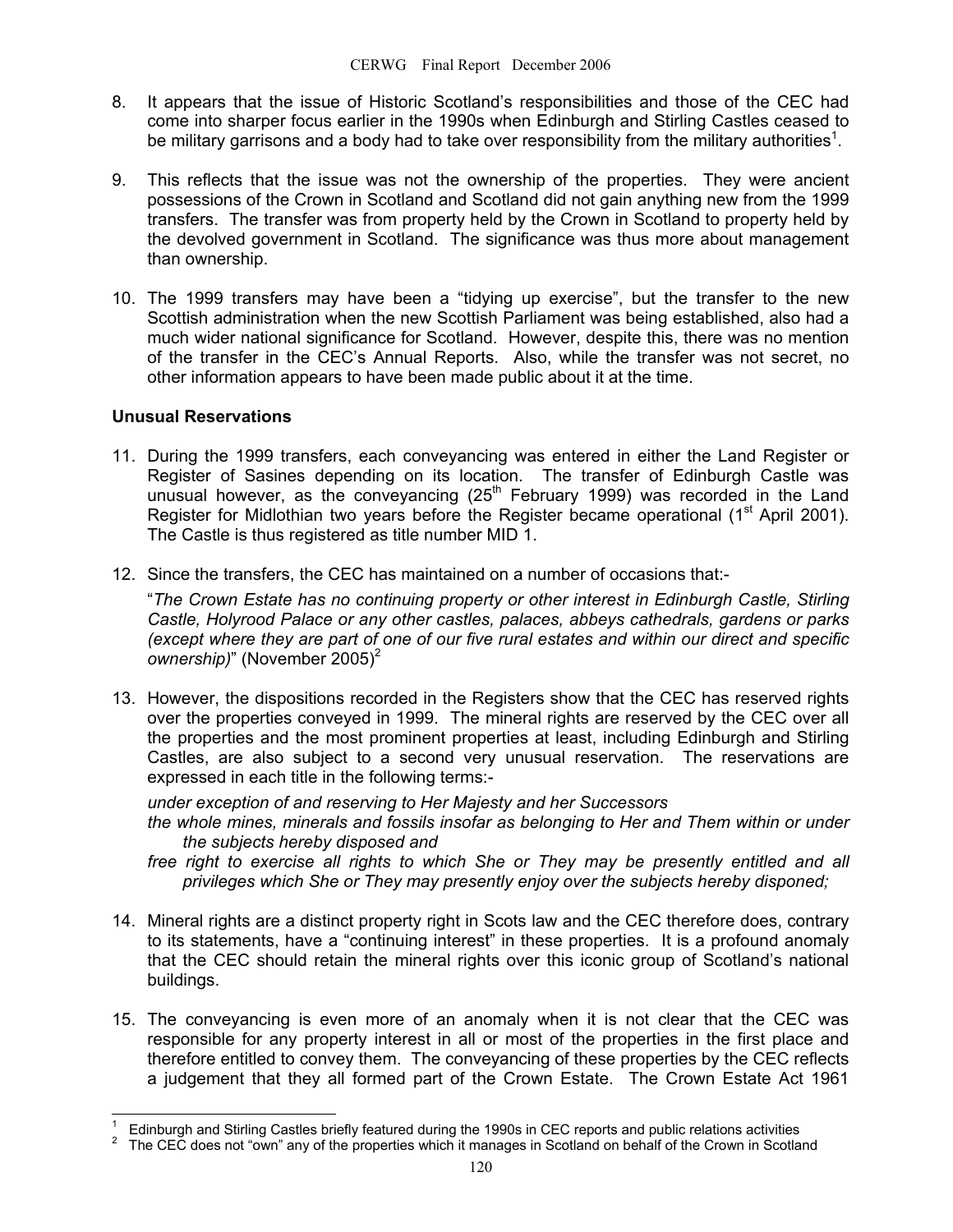defines the Crown Estate as lands and other property rights and interests managed by the CEC, yet the CEC acknowledges that the properties "*had been administered by Historic Scotland for many years"* (para 7 above) 1 .

- 16. Also, none of the properties are identified in the lists of properties making up the Crown Estate in Scotland produced by the CEC over the last 50 years, while there are specific references in the CEC's Annual Reports to the fact that the CEC was not responsible for a number of the buildings subsequently conveyed in 1999<sup>2</sup>.
- 17. The second reservation in the 1999 transfers after the mineral rights, is very curious and does not appear to be legally competent in Scots law. A reservation must be clearly specified and any right reserved must be of property or rights which are recognised in Scots law.
- 18. The fact that the same wording was used for a number of properties further undermines the notion that, for example, it was some rights that might form part of the regalia rights which were being reserved. Also, the lack of any part of the Crown Estate remaining as an adjoining property to most of the disposed properties, rules out the possibility that servitudes are being reserved. Before 2003, servitudes also had to be clearly specified from a restricted list of possibilities.
- 19. The CEC have recently acknowledged that these reservations exist (July 2006), but to date have given no indication whether it is the CEC's intention to convey the mineral rights and second reservation to Scottish Ministers.
- 20. When the transfers of all these ancient possessions of Scotland were going through in 1999, the CEC was in the process of concluding a very major 'landmark' commercial property investment in Edinburgh. The CEC decided to name the development "The Prince's Exchange".

\_\_\_\_\_\_\_\_\_\_\_\_\_\_\_\_\_

It is also not clear how the "free gift" of these properties to the Secretary of State for Scotland fits with the requirement of the Crown Estate Act 1961 3(1) for the CEC to obtain "the best consideration in money or money's worth which in their opinion can reasonably be obtained" or the limited circumstances to give away property under section 4 of the Act.<br><sup>2</sup> for example, CEC Annual Report 1979